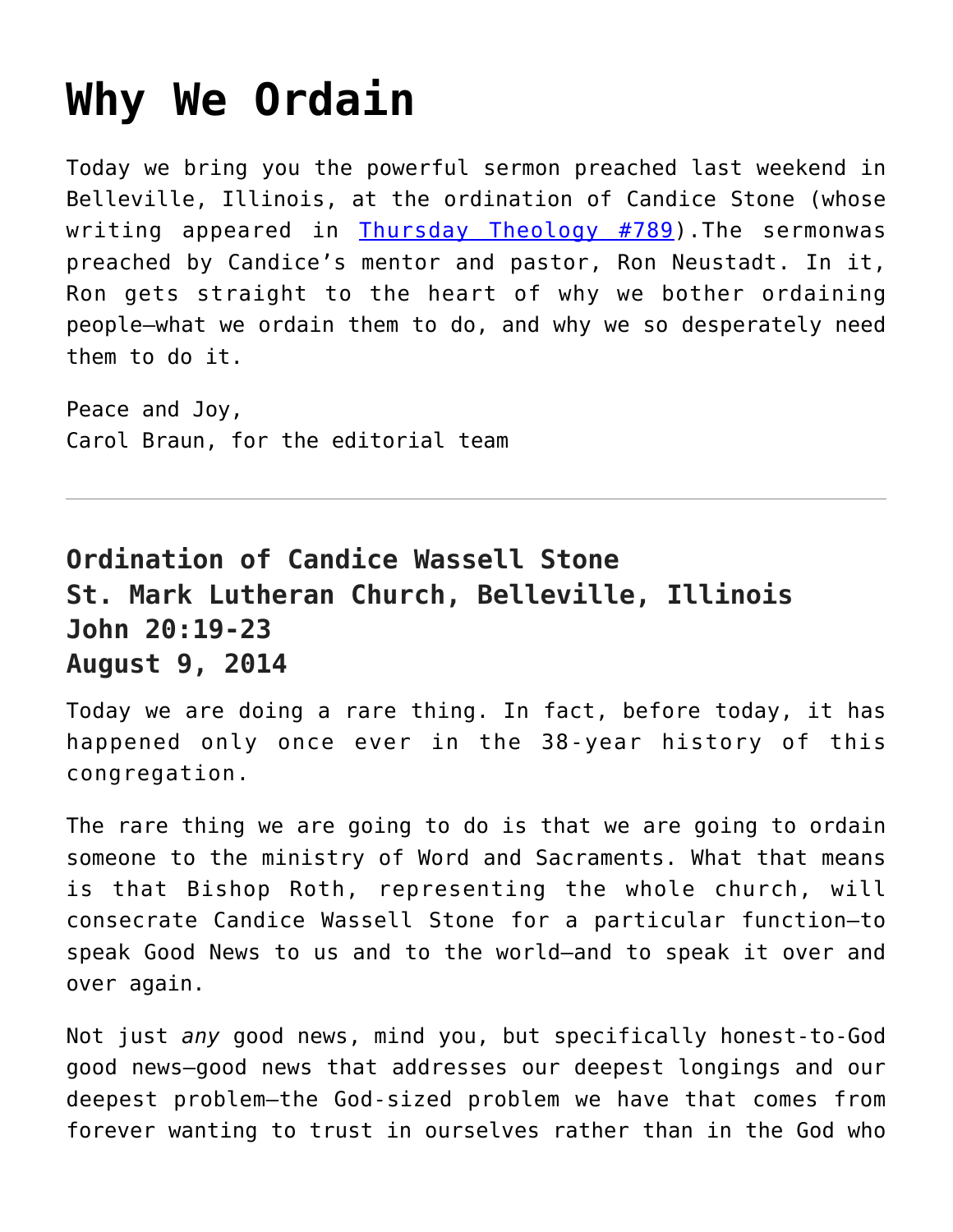created us and loves us.

That's what we are ordaining Candice to do. And to do that ordaining, Bishop Roth will do as bishops have done for hundreds of years. He will place his hands on Candice's head and he will confer upon her the office of pastor.

Now, Candice is a particularly gifted woman. In fact, she is one of her generation's brightest and best. For starters, she is a scholar, which is to say, when it comes to matters important, she is not in the business of making things up.

And she has equipped herself with the tools of the trade. She has studied the Scriptures and the Lutheran Confessions and the history of the church. She knows New Testament Greek (and a little bit of Hebrew). But she can also communicate in Facebookese. And she can relate as well to elders and to children as she does to her own generation. She's energetic and conscientious and seemingly tireless. And she has a super sense of humor. In fact, she has all those personality traits that congregations typically say they want in a pastor.

Not only that, like others before her who have been ordained in the Evangelical Lutheran Church in America, she has been through a certification process that some say St. Paul himself probably would not have survived.

But, most importantly of all (at least for my money), she's a solid theologian. (And, if you don't want to take my word for it, I think you would get that same opinion from Dr. Ed Schroeder, who knows a theologian of the cross when he hears one.)

And yet, for all of that, this day is not about Candice—and Candice herself would probably be the first to tell you that.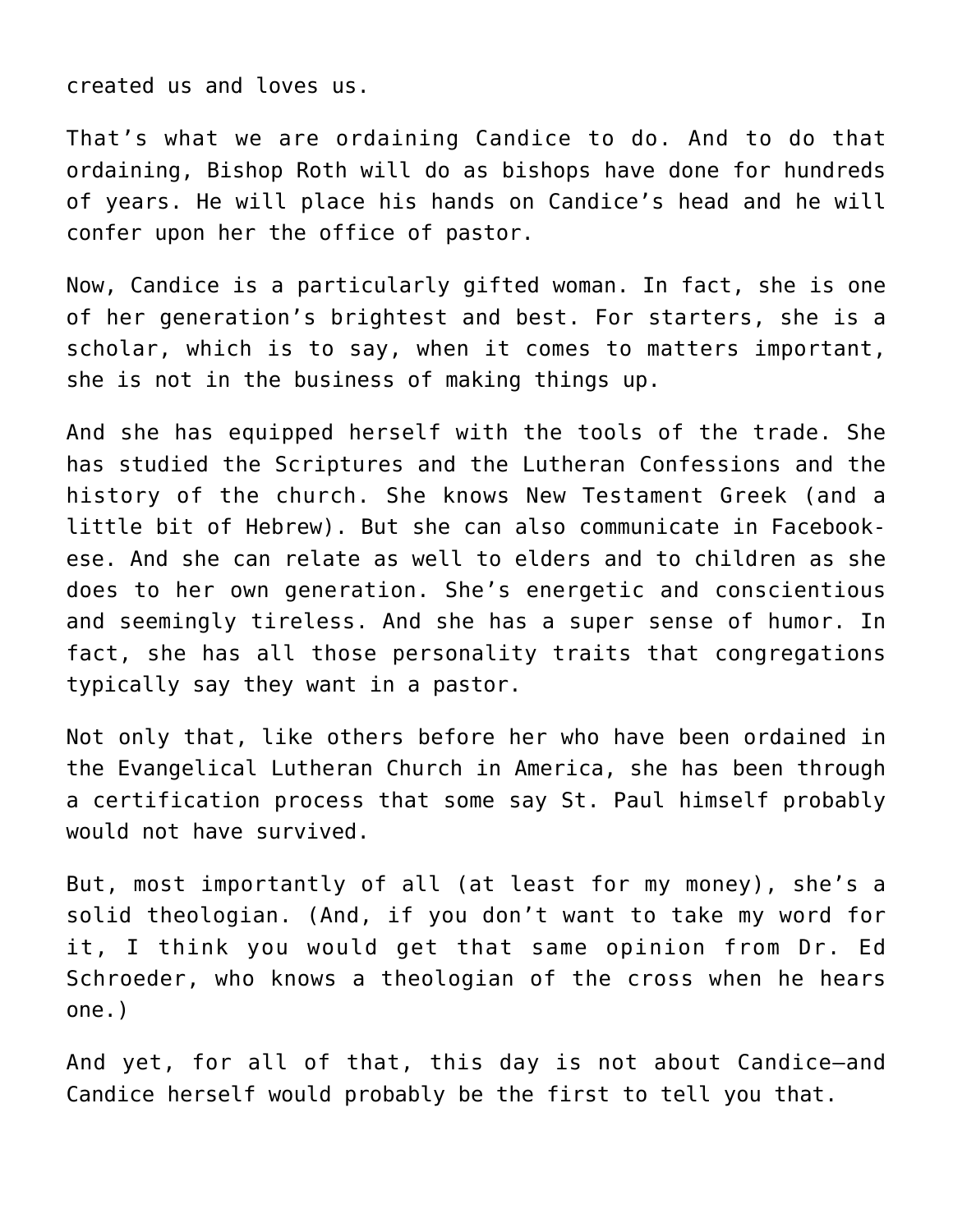In fact, it's not just today, but it's the entire office into which she is being ordained that is not about her. It's not as if her ordination is somehow a reward for something she has accomplished. Nor is it that she is being given some authority that the rest of us do not *already have—all of us, ordained or not*.

Candice, theologian of the cross that she is, would be the first to tell you that. And it is *true. All of you* have already been given the same authority to do what we are today ordaining Candice to do.

The trouble is, so often we don't use the authority we've been given. That is to say, so often we do not speak to one another the Promise that God has made to us through Jesus the Christ. So often we don't forgive one another. So often we "retain" the sins of one another instead of forgiving them. We let people stew. We keep our mouths shut. And the result is that grudges get held—and relationships get broken—and wars get fought…. And we die.

Sometimes people live their *entire lives* and die without ever having been able to take the deep breath of relief that comes from hearing the Good News that their sins have been forgiven. And sometimes that's because *we* are the ones who could have spoken those words, but haven't.

Worse yet is the *reason* we do not always forgive—and that's because we don't always trust God's promise to us (in Jesus) that God desires to forgive *us*. Even when others *do* speak God's word of forgiveness to us, we do not always trust it.

And then we have an *even bigger* problem. In fact, that's when we have a God-size problem. Because if we don't *trust* God's promise of forgiveness—we don't *have* forgiveness. God can offer it until God is blue in the face, but if we do not make use of the offer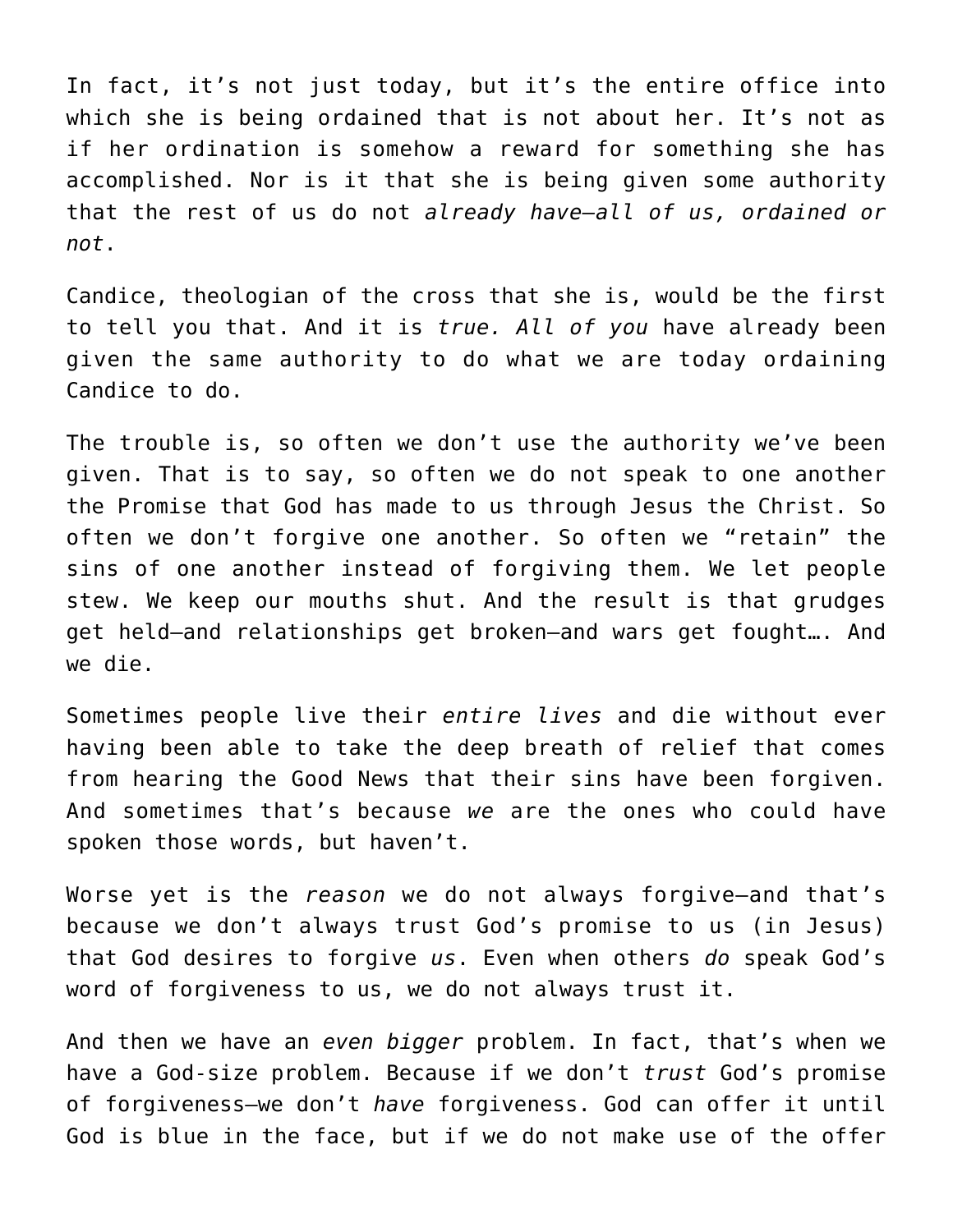by trusting God, how can we have anything but ourselves—and that will get us only so far.

That's why we need Jesus—who was put to death for offering us God's forgiveness, *and whom God raised from the dead* for doing so in spite of our not always trusting him!

We need this crucified and risen Jesus precisely because we are so much like those disciples we just heard about in the Gospel reading. Remember the situation? They were sitting *behind locked doors* even though two of those disciples had been to the tomb earlier that day and found it empty! And even though Mary Magdalene had told them she had spoken with Jesus and he had told her: Go to my brothers and say to them, 'I am ascending to my Father and *your* Father, to my God and *your* God.'

Jesus had wanted them to hear the good news that they were as dear to God as he was, and to believe it. But apparently the disciples did not believe that God had stood behind this forgiving Son of his. His resurrection meant that His Father was *their* Father, too. His God was *their* God, too. He had been put to death for making that Promise to them—and now he had been raised. His resurrection was their assurance of that.

It is our assurance, too. Jesus was willing to do whatever it took to get it across to us that God loves the world and each one of us that much. It's a promise he made with every breath he had. And God backed up that promise by raising Jesus from the dead.

Mary (the first to be "ordained," if you will) delivered that message.

But apparently the disciples did not believe it. Because there they sat that evening. With all the doors locked. Afraid. How could they be anything else but afraid if they did not trust the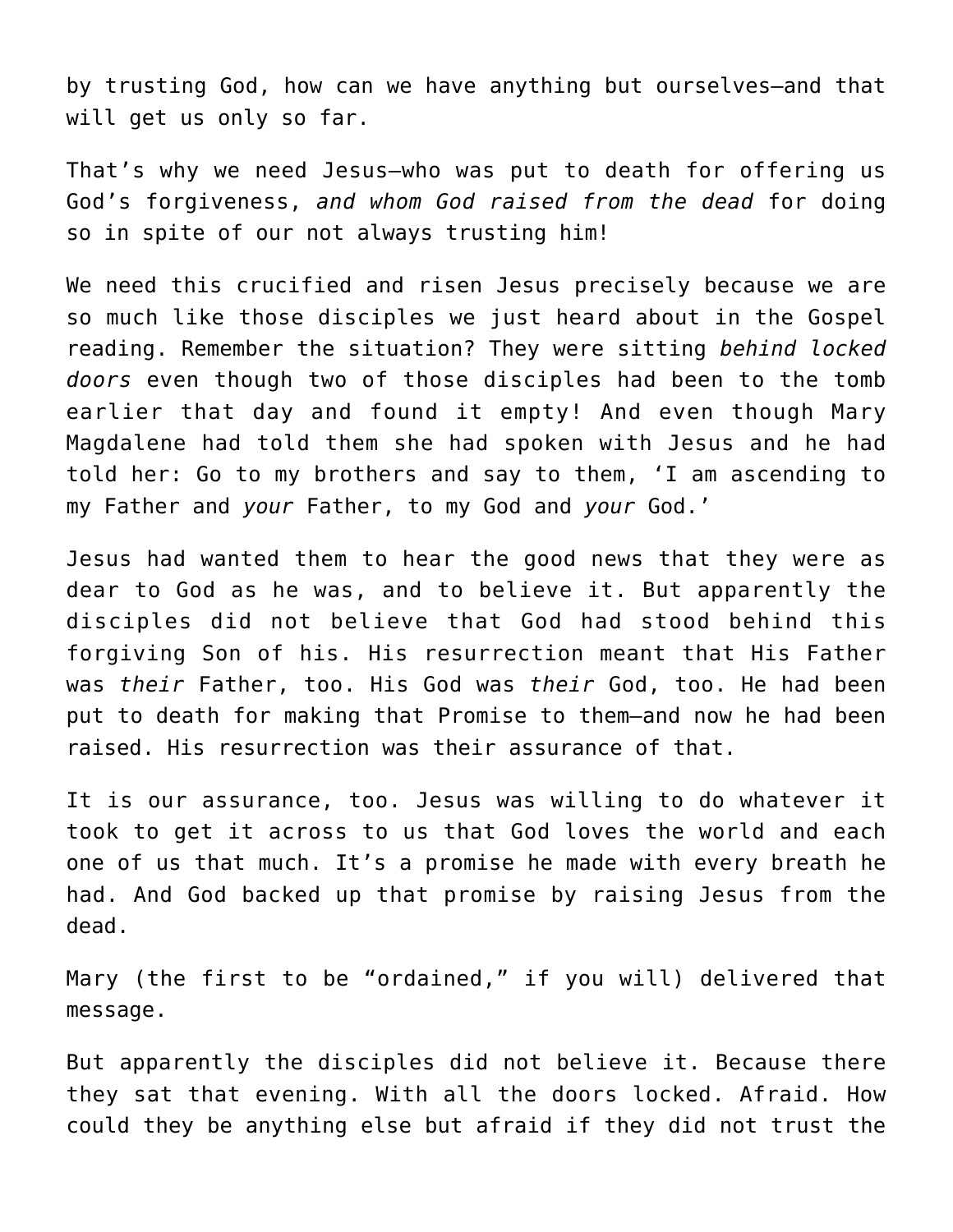message? How could they even breathe in that stifling room with all their fear?

It was not until Jesus came into that locked room and showed them the death-wounds he had received for offering the forgiveness of God to all—and breathed on them—that they, too, could begin to breathe freely again.

That's why we do what we are doing today. That's why we ordain. Because God has graciously provided a way for Jesus and his promise to come to us *today*.

And we know how much like those disciples we are. We ordain because we know that we need Jesus to come to us—again and again—and to breathe on us his words of peace and forgiveness, and to give us the courage to offer that forgiveness to others as well.

So we ordain you today, Candice, because we want you to bring Jesus to us. We trust his Promise, but at the same time, we also keep trusting in ourselves, so we need to hear him again and again. We need his breath so that we can live and forgive, and not just exist. So bring Jesus to us, Candice.

And when we imagine that we do not need the Promise he offers us, remind us again of why he is so *necessary*. In plain words, Candice, speak God's other word to us as well. Speak God's law to us so that we do not deceive ourselves. Be honest with us about God's judgment of us, lest we end up trusting ourselves and fail to make use of the promises he died to offer us.

And then tell us again why Jesus is so good. And show us! Show us by administering Holy Baptism and the Lord's Supper and the Office of the Keys according to His Promises.

We know, of course, that this is exactly what each one of us is